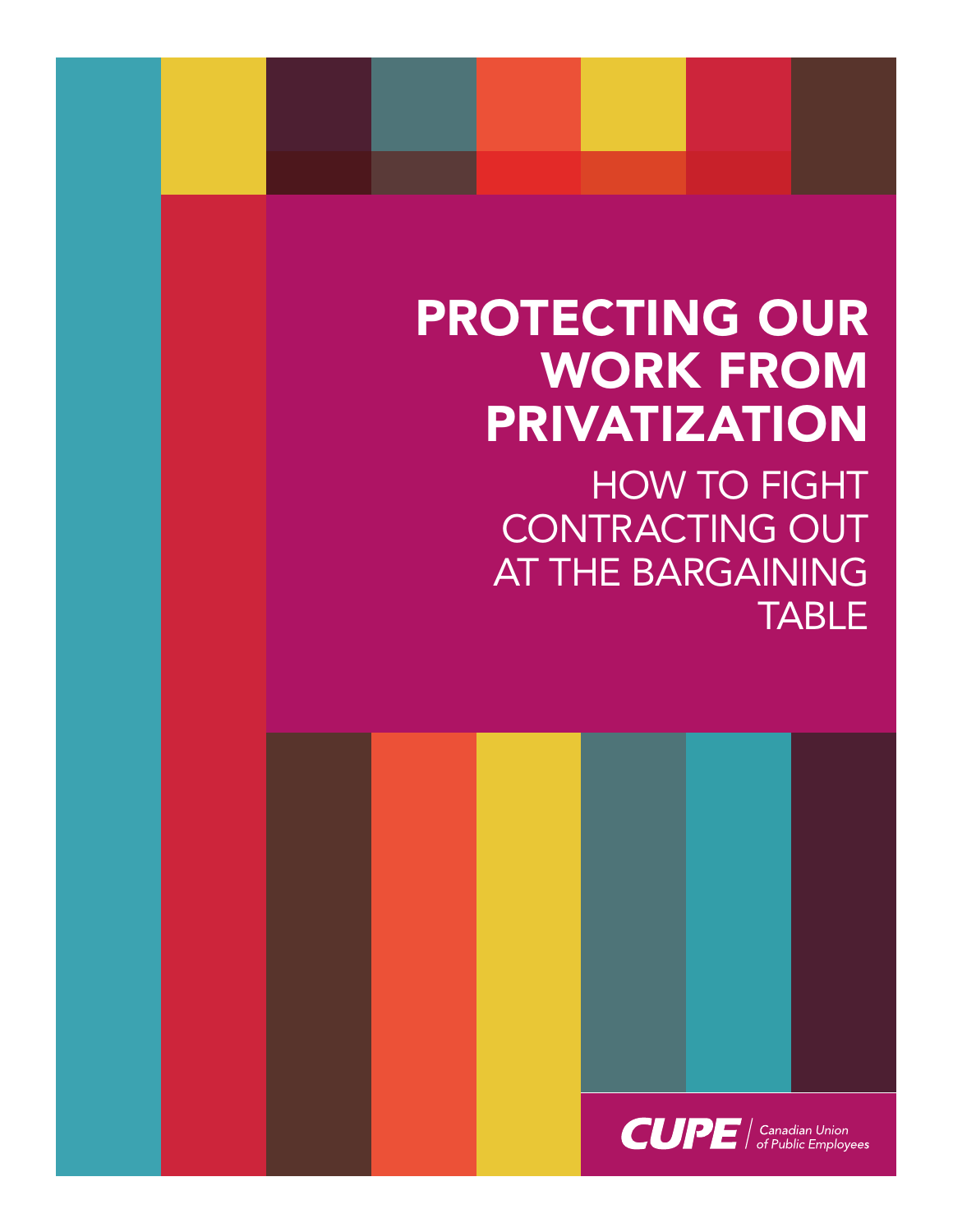Published by the Canadian Union of Public Employees 1375 St. Laurent Blvd. Ottawa, ON K1G 0Z7

Download or order printed copies at cupe.ca/privatization Third edition, May 2022 ISBN 978-0-9809296-9-0

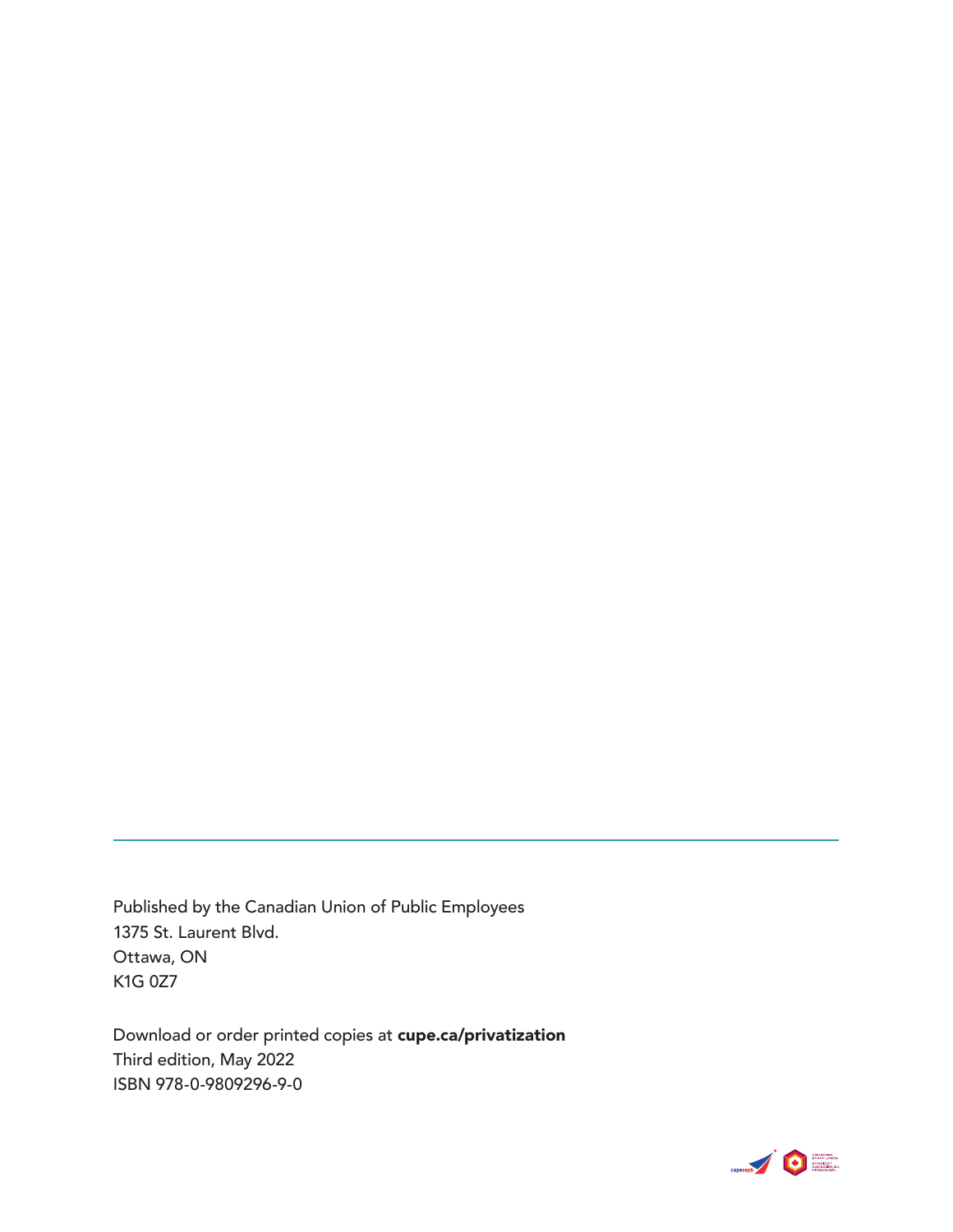# **CONTENTS**

| Preventing privatization: notice, consultation and disclosure 10 |  |
|------------------------------------------------------------------|--|
|                                                                  |  |
|                                                                  |  |
|                                                                  |  |
|                                                                  |  |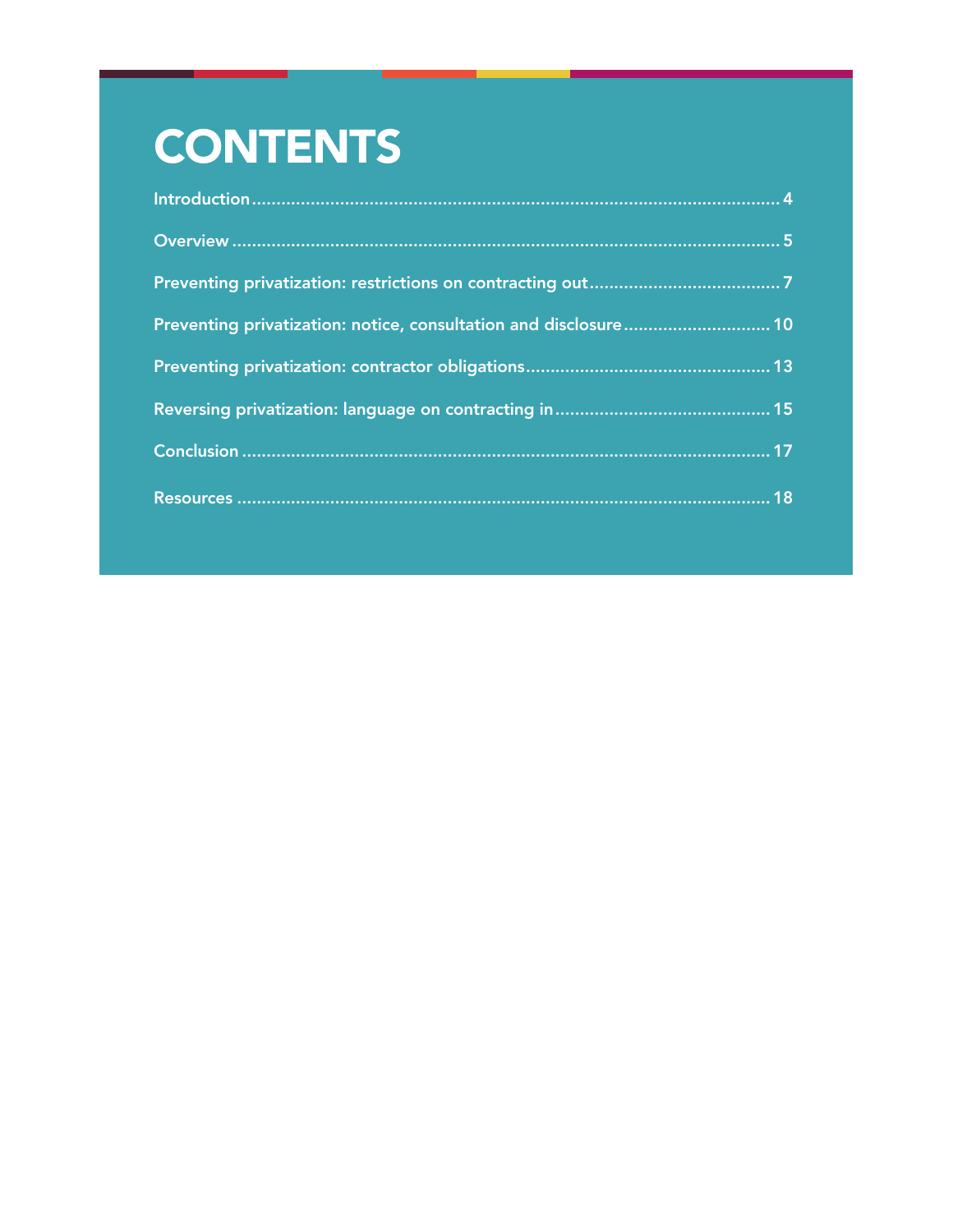# INTRODUCTION

The Canadian Union of Public Employees (CUPE) is at the forefront of the fight against the privatization of public services and has been since our union was founded in 1963. The collective power of CUPE members is our best defence against privatization, and CUPE collective agreements are a powerful tool in that fight. When CUPE members organize to achieve, and strictly enforce, contract language that prevents or restricts our employers from contracting out work, we can protect public sector union jobs and public services. CUPE collective agreements are far more likely than other union contracts to have some type of protection against contracting out. CUPE locals regularly use their collective agreement language to stop privatization in its tracks.

Contracting out is the most common form of privatization that CUPE members face. It is a threat in every sector. Contracting out involves a public sector employer (like a municipality, school board, or health authority) paying a private, for-profit corporation or non-profit organization to deliver a service that was previously provided by public sector workers. Some employers contract out to use non-union labour and lower working conditions. Sometimes the term "outsourcing" is used when it affects an entire system or department. Other forms of privatization include public-private partnerships (P3s), social impact bonds (SIBs) and alternative service delivery (ASD).

It is critical for CUPE locals to negotiate specific provisions against contracting out if they don't have any. Locals should also review and work to strengthen existing provisions in every round of collective bargaining, and bargain contracting in language that positions the local to bring work into the bargaining unit.

 $\overline{1}$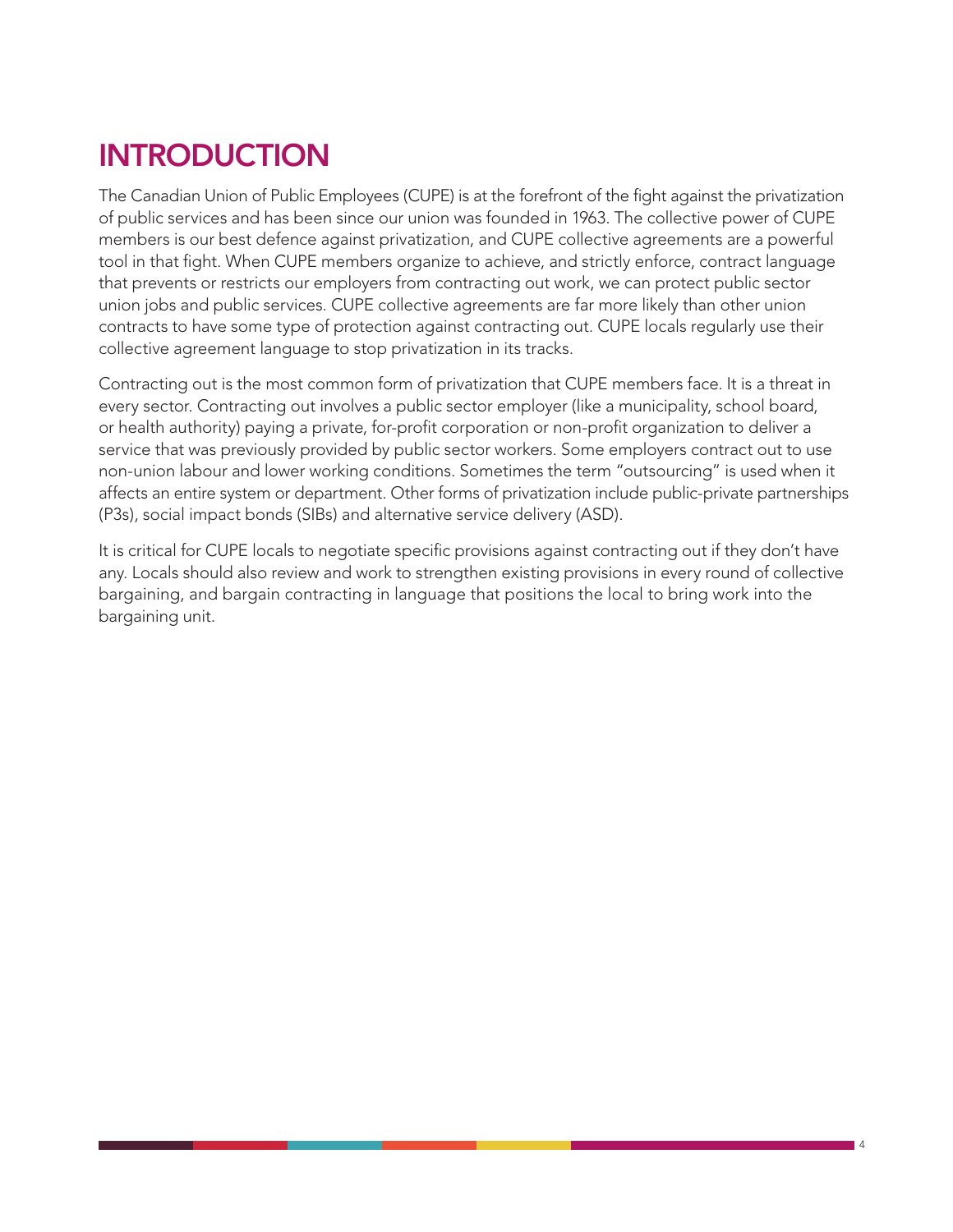# **OVERVIEW**

This guide can be used by CUPE national representatives and local bargaining committees to develop collective agreement language to stop contracting out.

CUPE locals should take a multi-faceted approach that includes:

- Placing restrictions on the employer's ability to contract out.
- Getting ahead of contracting out with notice, disclosure, and consultation requirements.
- Negotiating standards for contractors that deter privatization and contracting out.
- Establishing a process to reverse privatization by contracting work back into the bargaining unit.

Each section of this guide includes examples of recommended CUPE contract language that has been negotiated or arbitrated. The example may not present the contract clause or LOU in its entirety. While this guide contains examples, CUPE national representatives and researchers are well-equipped to support CUPE locals in negotiating the best language for their particular situation.

### BARGAINING CONSIDERATIONS

Strong collective agreements have various provisions that work together to prevent harmful employer actions like contracting out. One strategy that can help limit the impacts of contracting out is to negotiate comprehensive layoff measures. This also protects jobs in many other situations and can discourage employers from contracting out work by making the layoff process a costly and disruptive decision. Strong layoff provisions protect CUPE members and CUPE bargaining units. Such measures can include:

- Advance notice to the union.
- The opportunity to jointly explore alternatives to layoff and for the employer to consider proposals from the union.
- Advance notice to affected workers.
- Redeployment and/or reassignment requirements.
- "Chain bumping" (the right to bump someone with less seniority).
- Supplemental unemployment benefits for laid-off workers.

There is significant sectoral and regional variation for layoff and recall provisions. Consult with your CUPE national representative for the recommended layoff and recall language for your circumstances.

Language on contracting out is strongest when it's contained in the body of the collective agreement, as these articles or clauses roll over into future agreements unless they are changed during bargaining.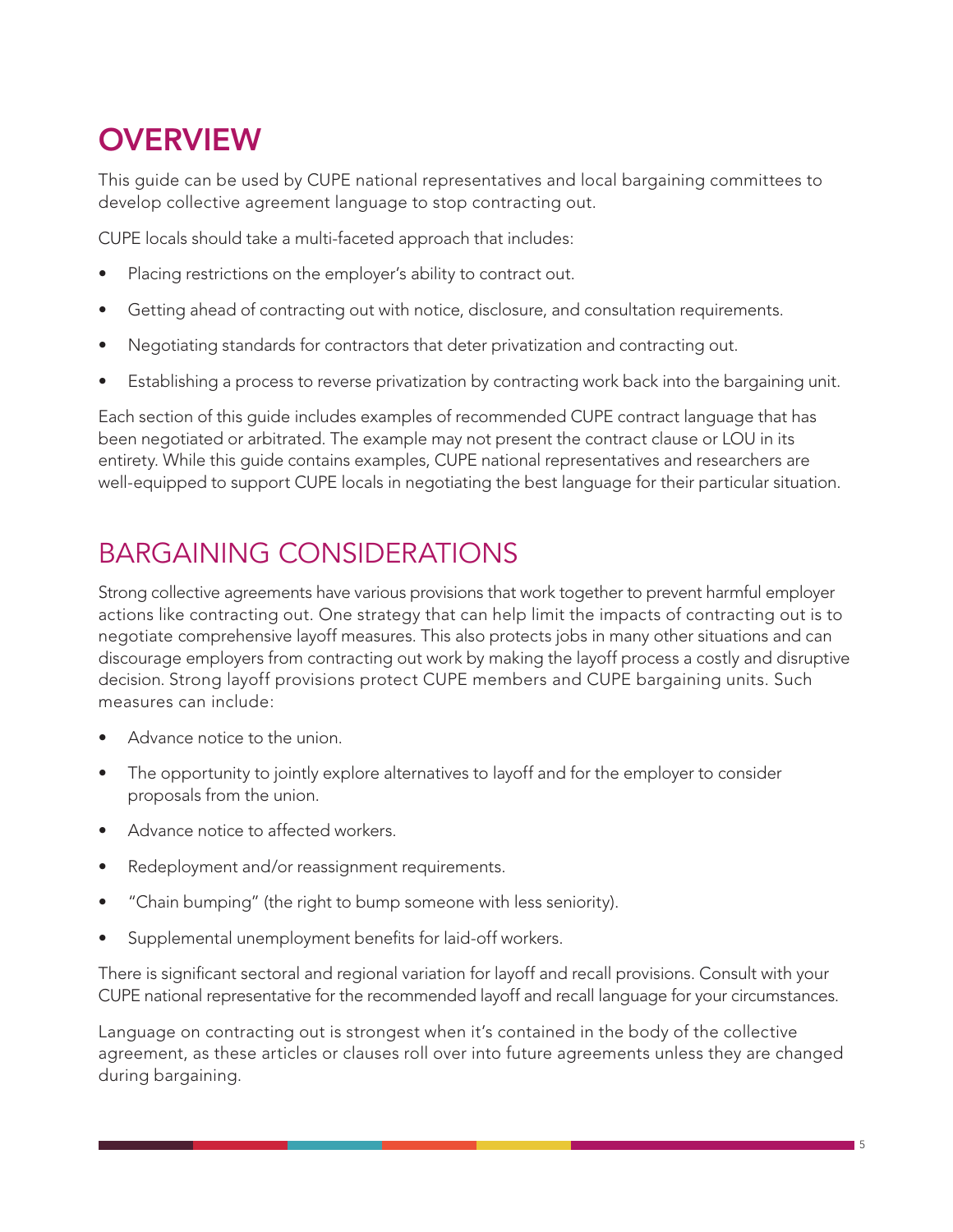Letters of intent can be useful when dealing with a particular or one-time event, like contracting back in a specific service, shift, or classification. Letters of intent can also cover a new practice or procedure being introduced on a trial basis for the duration of the collective agreement, such as disclosure and meetings regarding privatization issues. Letters of intent should be reviewed for renewal in a subsequent round of bargaining for their effectiveness, fine tuned and brought into the body of the collective agreement.

### THE CONSEQUENCES OF CONTRACTING OUT

Collective agreement language that places restrictions on contracting out is fundamental to job security, union security and strong public services.

Without collective agreement limitations, employers can contract out work to undermine the wages, benefits, seniority provisions and other rights entrenched in our collective agreements. This poses dire consequences for CUPE members' livelihoods.

Employers usually award contracts to the company offering the lowest price for the work, which typically relies on lower-wage, non-union workers. This often drives down wages and working conditions across an entire sector. Contracting out work and bringing in private contractors also creates a fragmented workforce. Workers performing similar work in the same workplace could have significantly different wages, benefits, and union protection.

Contracting out also means fewer bargaining unit jobs and weakens the union's bargaining position. Job actions like strikes are less effective because contractors can be used as replacement workers. Contracting out also means fewer people contributing to our pension plans and reduces the pool of union dues available to defend our working conditions.

Public services suffer when our work is contracted out. Services become less accountable and responsive, as the community has little to no influence over the actions of private companies. Involving a private operator distorts the goals of delivering public services. The public interest takes a back seat to maximizing profits or cutting costs.

There's a growing movement to reverse contracting out and bring work back in house. Services are often contracted in because public sector employers and governments realize that contracted out services are poor quality and in-house services cost less and offer more value.

Whether it's preventing privatization before it takes hold, or working to bring services back in house, protecting and improving public services benefits workers and communities. This quide will help locals assess their collective agreement and develop a bargaining agenda that ensures their contract provides the best possible protection for jobs and services.

Note regarding translation: This document is available in English and French. The narrative sections have been translated. However, the collective agreement articles in the English document are taken from English language agreements and the French document contains articles taken from French language collective agreements.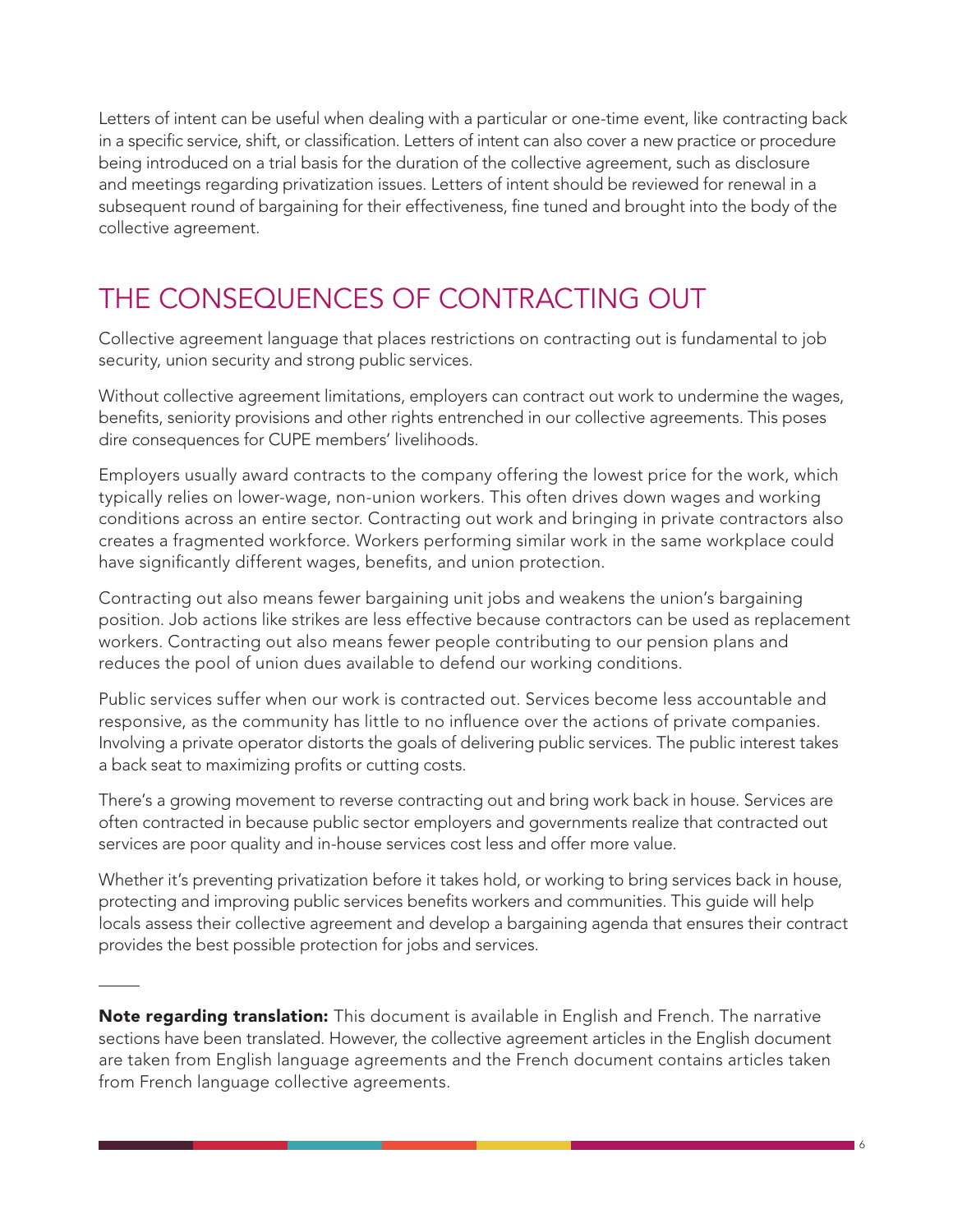## PREVENTING PRIVATIZATION: RESTRICTIONS ON CONTRACTING OUT

CUPE locals should not rely exclusively on "work of the bargaining unit" provisions to prevent contracting out. While these provisions may be used to prevent non-bargaining unit employees or management from performing the work of the bargaining unit, the prevailing view of arbitrators has been that specific restrictions are necessary to prevent the employer from contracting out work.

The strongest collective agreement defence is a complete ban on contracting out bargaining unit work. CUPE has negotiated this language in various sectors and jurisdictions across the country:

#### In order to provide job security for the members of the bargaining unit, the employer agrees that no work or services performed by the employees shall be subcontracted, transferred, leased, assigned, or conveyed, in whole or in part, to any other plant, person, company, or non-unit employee.

If it's not possible to get a complete ban on contracting out in the current round of bargaining, CUPE locals can restrict contracting out by limiting the extent to which, and the circumstances in which, it can be done. The next best options, in order, are:

- 1. No contracting out if bargaining unit members can perform the work.
	- 28.01 In order to provide job security for the members of the bargaining unit, the Employer agrees that work or services presently performed or hereafter assigned to the collective bargaining unit shall not be subcontracted, transferred, leased, assigned, or conveyed, in whole or in part, to any other plant, person, company or non-unit employee if the members of the collective bargaining unit are available and able to do the work or service.

 *CUPE 1652, Township of Brock (Roads) – ON April 1, 2019–March 31, 2023*

- 2. No contracting out except in an emergency situation.
	- 33.01 The Employer agrees that the normal work or services performed by the Employees shall not be assigned to persons outside the Bargaining Unit except in the case of emergency. In the event such an emergency should happen, no Employee shall be laid off or displaced during this period.

 *CUPE 1431, Halifax Regional Water Commission (Inside) – NS November 1, 2018–October 31, 2023*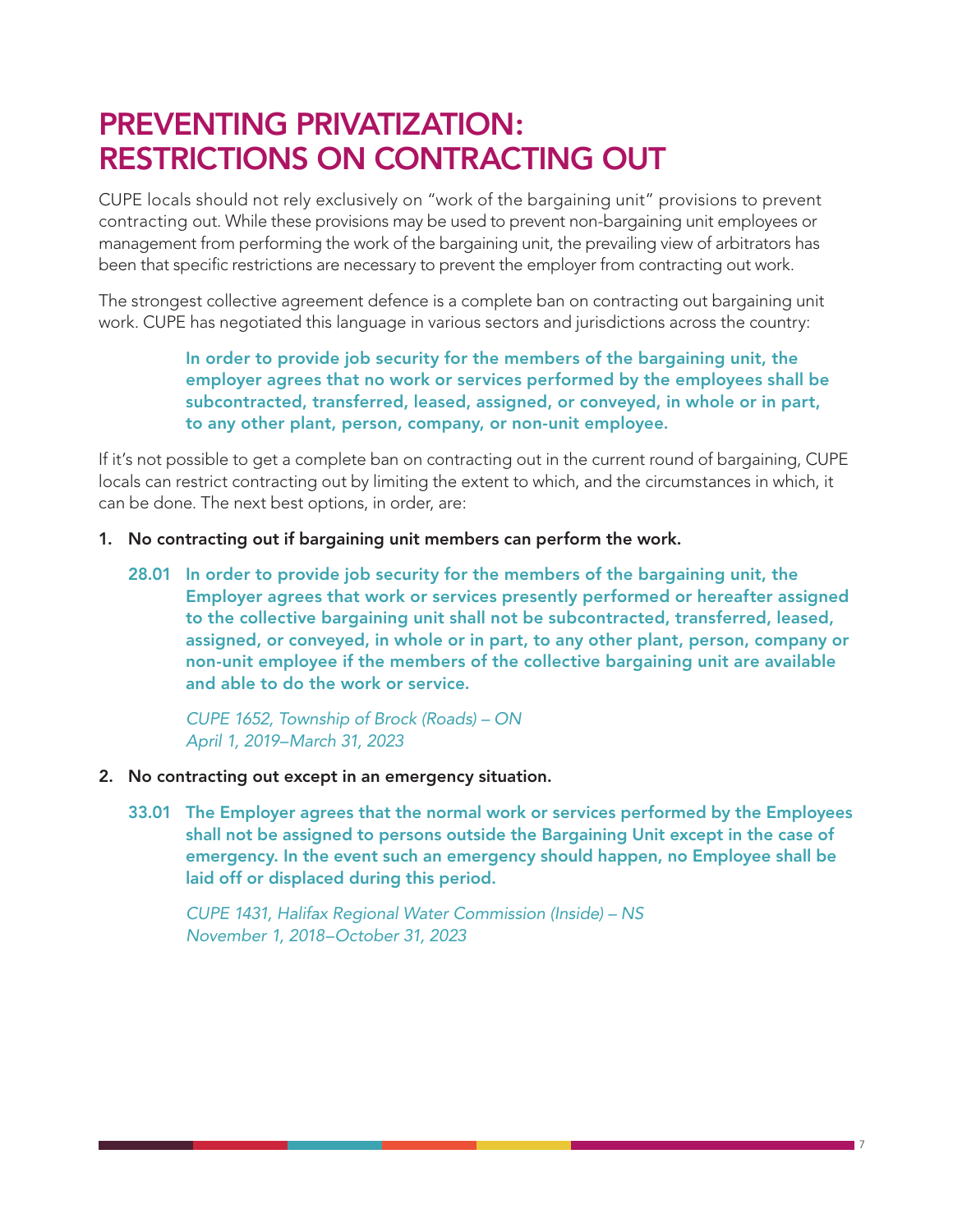- 3. No contracting out if it reduces the size of the bargaining unit, reduces the number of hours, or results in layoffs.
	- 5.04 The Employer agrees that there shall be no reduction in the number of bargaining unit members, no Employees shall be laid off, fail to be called back by the Employer, or have their hours of work reduced as a result of contracting out work or soliciting the help of volunteers.

 *CUPE 4838, Resort Village of Candle Lake – SK January 1, 2020–December 21, 2022*

LETTER OF UNDERSTANDING RE: JOB SECURITY

 During the term of this Agreement, the Employer shall not contract out any municipal work that would result in the loss of bargaining unit jobs, a decrease in the number of scheduled hours of work or the reduction of the regular earnings of the Employees in the bargaining unit effective the date of ratification of this Collective Agreement.

 *CUPE 417, Town of Three Hills – AB January 1, 2021–December 31, 2023*

Note: Language should protect bargaining unit work and bargaining unit positions, not just current bargaining unit members. If only present members are protected (for example, no reduction in hours or layoffs), it may not prevent an employer from reducing the bargaining unit through attrition by not replacing retired and terminated employees, while at the same time contracting out bargaining unit work.

#### 4. No contracting out if it results in a layoff of certain employees.

One approach is to specify a group of members based on length of service or seniority:

34.01 It is the declared intention of the Employer to provide for the job security of the employees covered by the terms of this Agreement to the extent consistent with the obligation of the Employer to undertake the operations and administration of the University of Toronto in the most efficient and economic manner possible in order that it may satisfactorily discharge its public responsibilities.

 It is agreed that any employee who was employed by the Employer with one (1) year of service or more shall not be laid off by reason of the Employer contracting out the work being performed by such employee. However, in such event, the Employer agrees that the employee will be placed in another job with a similar rate and be re-trained. All employees who have less than one (1) year of seniority must attain one year of seniority prior to being entitled to the terms of this job security clause.

 *CUPE 1230, University of Toronto Library (Full-Time and Part-Time) – ON July 1, 2017–June 30, 2020*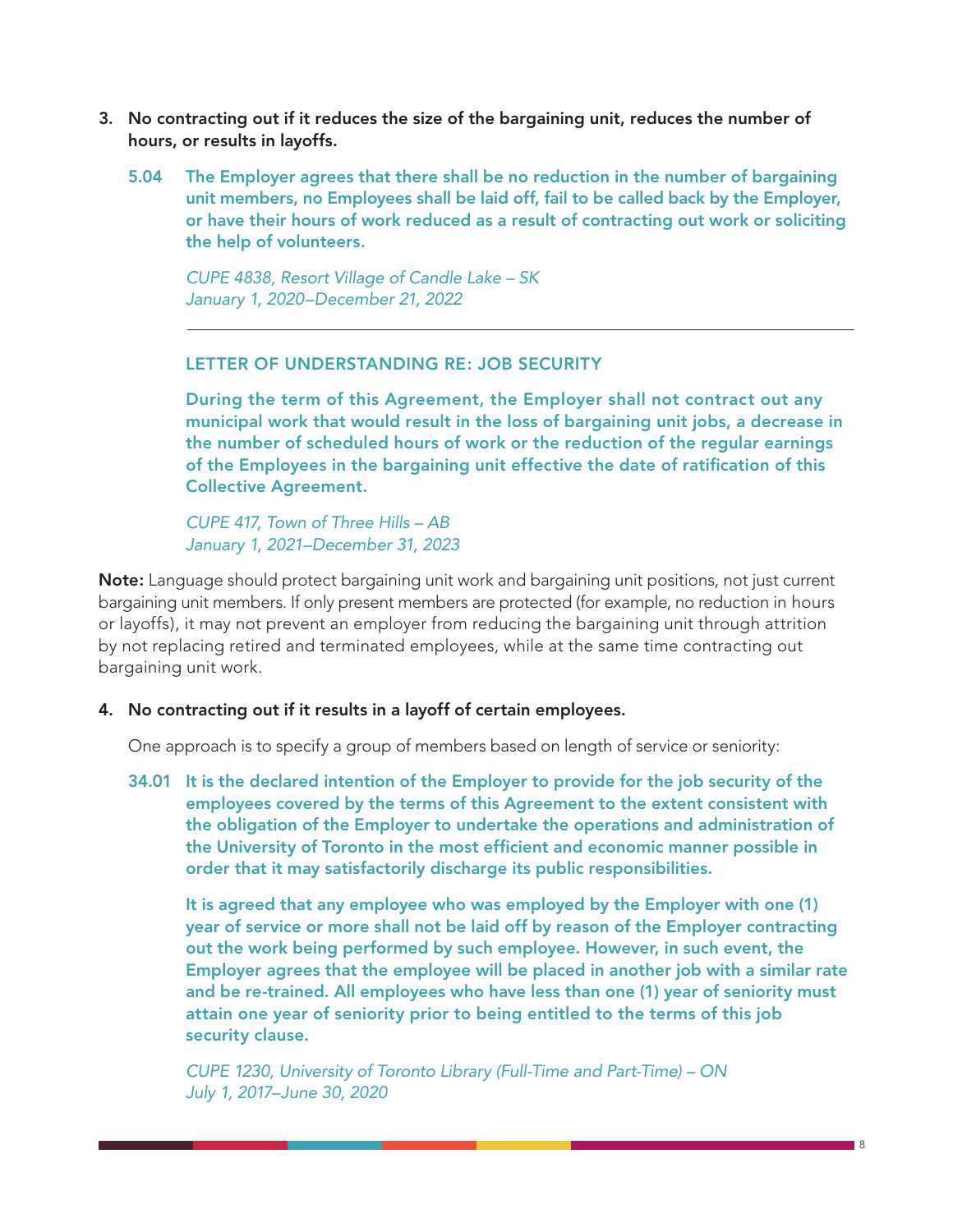Another approach is to specify a group of members based on employment status (such as permanent employees):

27.01 In order to provide job security for present employees, the Board agrees not to contract out work that would result in the loss of employment or reduction in the regular hours of work of permanent employees actively employed by the Board.

 *CUPE 1202, Renfrew County Catholic District School Board – ON September 1, 2014–August 31, 2019*

Note: This language could create tiers in the bargaining unit, where some members have inferior job security rights. CUPE locals with this type of two-tiered contracting out language should work to upgrade their language to a restriction on contracting out that protects all members of the bargaining unit. To learn more read CUPE's policy, *Collective Bargaining: Resisting Concessions and Two-Tier Proposals, and Defending Free Collective Bargaining – Moving Forward.* 

- 5. The employer can contract out but must take certain measures to mitigate the impact on employees who will be displaced.
	- 22.01 The College agrees that in the event it becomes necessary to contract out any of the work or services presently performed by an Employee covered by this Agreement, the College shall notify the Union at least ninety (90) calendar days in advance of such change and every effort will be made to absorb affected Employees into other jobs within the bargaining unit.
	- 22.02 Employees who are transferred by the College to a lower paid position shall continue to receive their previous rate of pay as per Article 30.04.
	- 22.03 Employees who are not absorbed into other jobs within the bargaining unit shall be subject to lay-off as per Article 21.

 *CUPE 1445, Red Deer College (Clerical) – AB July 1, 2017–June 30, 2019*

Remember, some level of protection against contracting out is better than none and this language can be upgraded in subsequent rounds of bargaining.

CUPE national representatives can point you to negotiated language restricting contracting out in your sector and/or jurisdiction.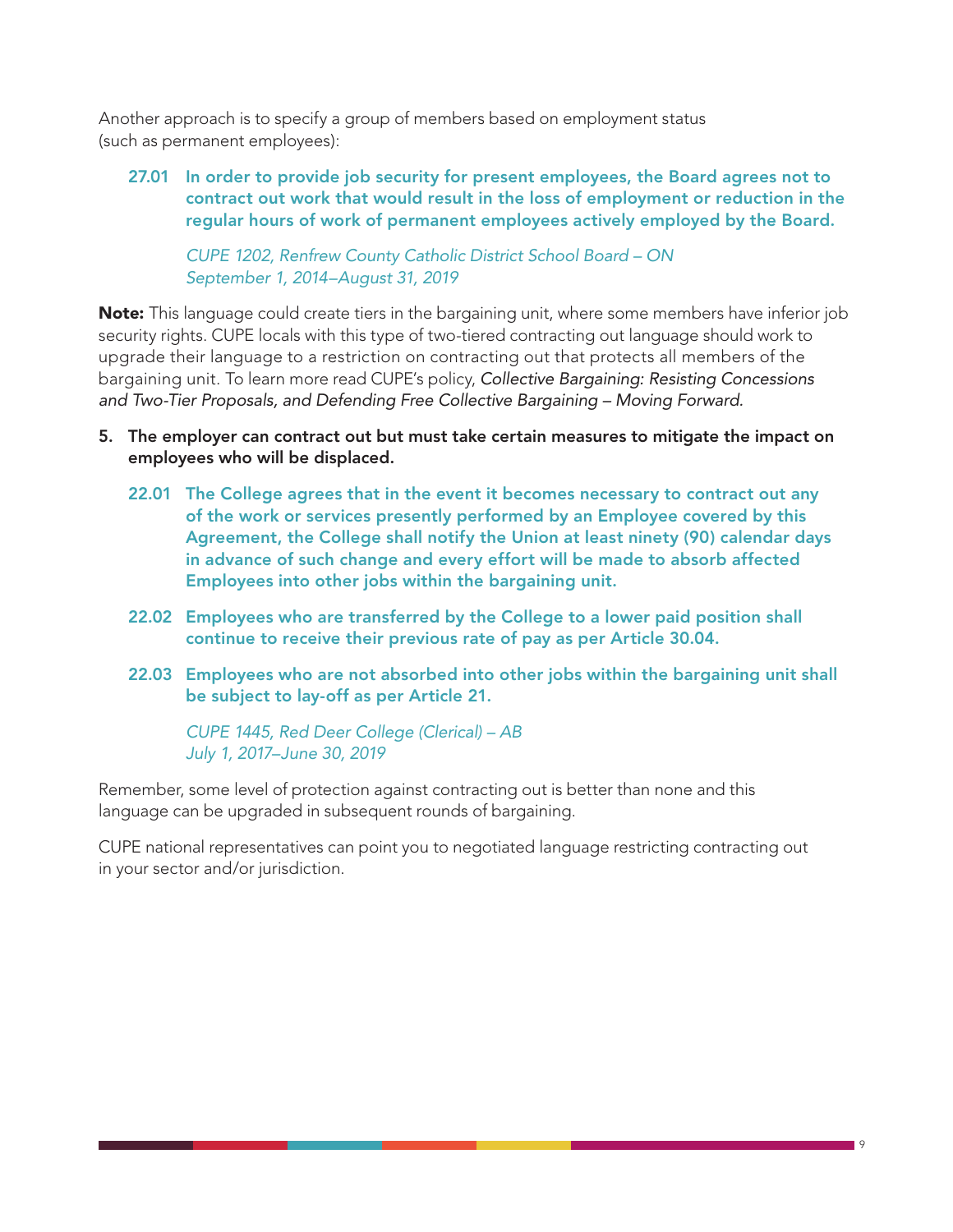### PREVENTING PRIVATIZATION: NOTICE, CONSULTATION AND DISCLOSURE

Bargaining a requirement for the employer to share information and engage the union in advance about plans to privatize can help CUPE and our community allies organize and challenge any privatization. The longer the notice period, the more time a local has to communicate with members, do corporate research, build coalitions, lobby politicians, and expose the false claims and hidden costs in the contractor's pitch. Together, these steps are part of a winning campaign to keep services public. Contract language covering notice of privatization plans can include:

- All information about a service members currently provide that is under review for potential privatization.
- All information about a new service or facility that would normally be included in the range of services provided by the organization and CUPE members.
	- 32.01 The Board agrees to notify the Union in writing three (3) months in advance of any contracting out of work and further agrees to notify the Union of their intent to extend, renew or re-tender any existing contracts, sixty (60) days prior to expiration of those contracts, so as to allow the Union to make submissions to contract back in that work. In the event employees are on lay off, the Board will meet with the Union to discuss the new, extended, renewed, or retendered contracts.

 *CUPE 4948, Toronto Public Library – ON January 1, 2020–December 31, 2024*

In addition to a notice period, CUPE locals should negotiate a requirement to consult that gives the local an opportunity to engage with the employer about their intention to contract out bargaining unit work.

- 26.02 Six months prior to the "contracting out" of any position in the bargaining unit, the County of Middlesex shall:
	- i. Discuss with the Union the nature and rationale of the action; and
	- ii. Discuss any alternate means of achieving the necessary level of efficiency and economies.

 Prior to work being "contracted out", should the Union deem it advisable, the Union will be allowed to address County Council with respect to the work to be "contracted out".

 *CUPE 101-05, County of Middlesex – ON January 1, 2020–December 31, 2021*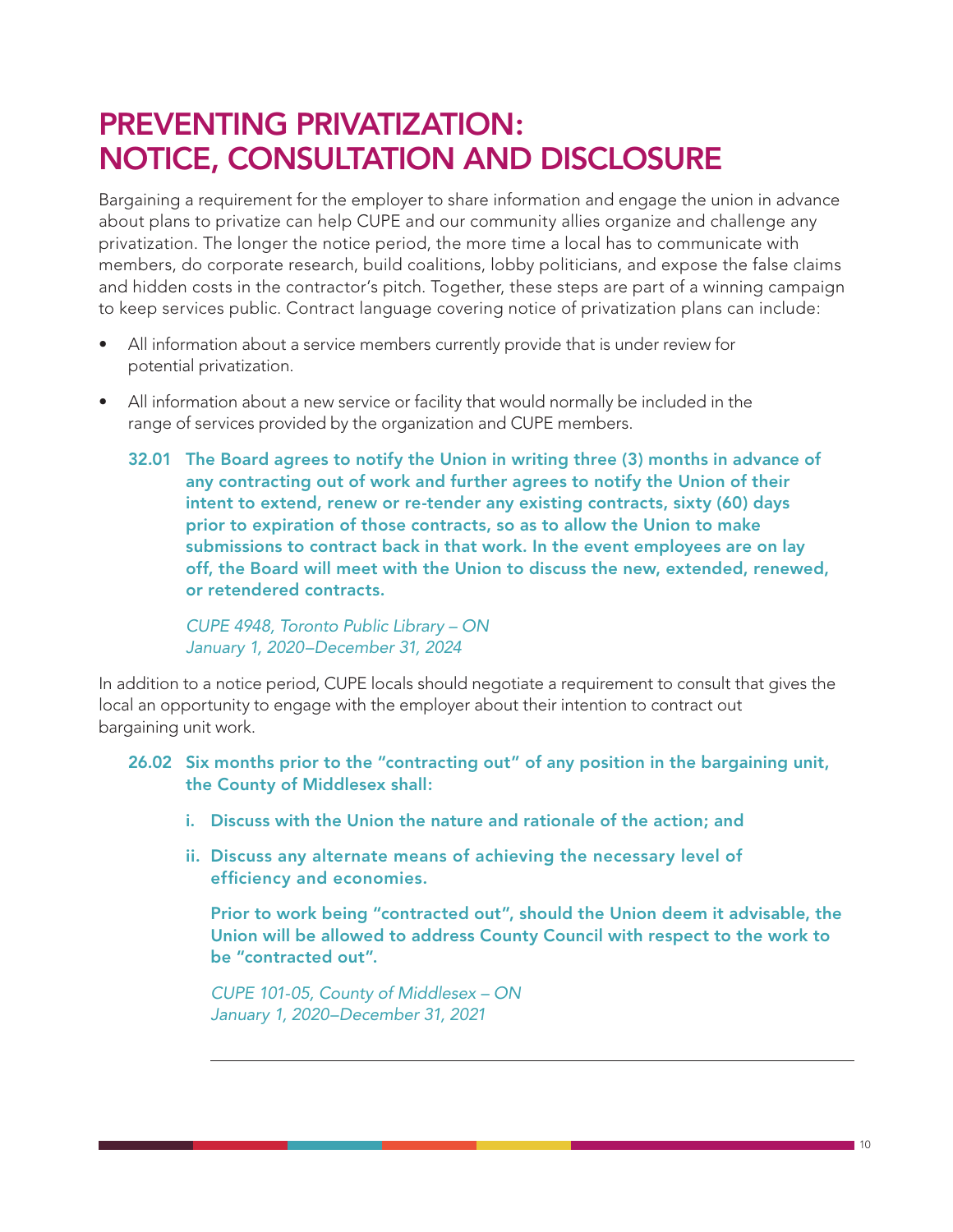26.09 (a) In the event that the Employer is considering contracting out work currently performed by members of the bargaining unit, which would result in the layoff of bargaining unit employees, it shall so notify the Union at least six (6) months prior to issuing the Request for Proposal or Tender. In these circumstances, the appropriate Directors for the Employer shall meet with the Union no later than two (2) months after the notification and provide the rationale and the documentation supporting the rationale and underlying objectives regarding the issue. The Union then shall be invited to provide its own information, comments and analysis relating to the issue. This information could include, among other things, Union proposals which may eliminate the necessity for a layoff and/or the contracting out of the work.

 *CUPE 855, City of Kawartha Lakes (Inside and Outside) – ON January 1, 2016–December 31, 2019*

Contracting out is often used to privatize public services. Notice, disclosure, and consultation clauses can cover other forms of privatization the employer may pursue, such as public-private partnerships (P3s), social impact bonds or alternative service delivery. These provisions can include requiring that:

- The employer must notify the union about any P3 proposal within a specified time.
- The employer must disclose all information about a P3 proposal to the union within a specified time.
- The employer must consult with the union about the P3 proposal prior to its adoption, including providing the union an opportunity to formally respond to the proposal in writing.

#### PUBLIC-PRIVATE PARTNERSHIPS

The City shall advise the Union in writing at least thirty (30) days before the City officials make a recommendation to any Committee of Council or to Council that the City of Guelph enter into any joint arrangement with any public sector or private sector entity for the provision of public services at a facility, property or service in which the City has any present or future equity.

The City shall make available to the Union any technical or other information in its possession or that it may reasonably be able to obtain that may be required by the Union to evaluate the contract proposal and the work to be undertaken.

Within five (5) working days of advising the Union the City shall meet with the Union to fully discuss the details of the work or service to be undertaken or the joint arrangement with any public sector or private sector entity, in order to afford the Union an sufficient opportunity to make a presentation to management, the relevant Committee or to Council in order to evaluate whether such work or service can be performed by employees of the City.

*CUPE 241, City of Guelph (Outside) – ON February 1, 2020–January 31, 2022*

*CUPE 973, City of Guelph (Inside) – ON February 1, 2016–January 31, 2020*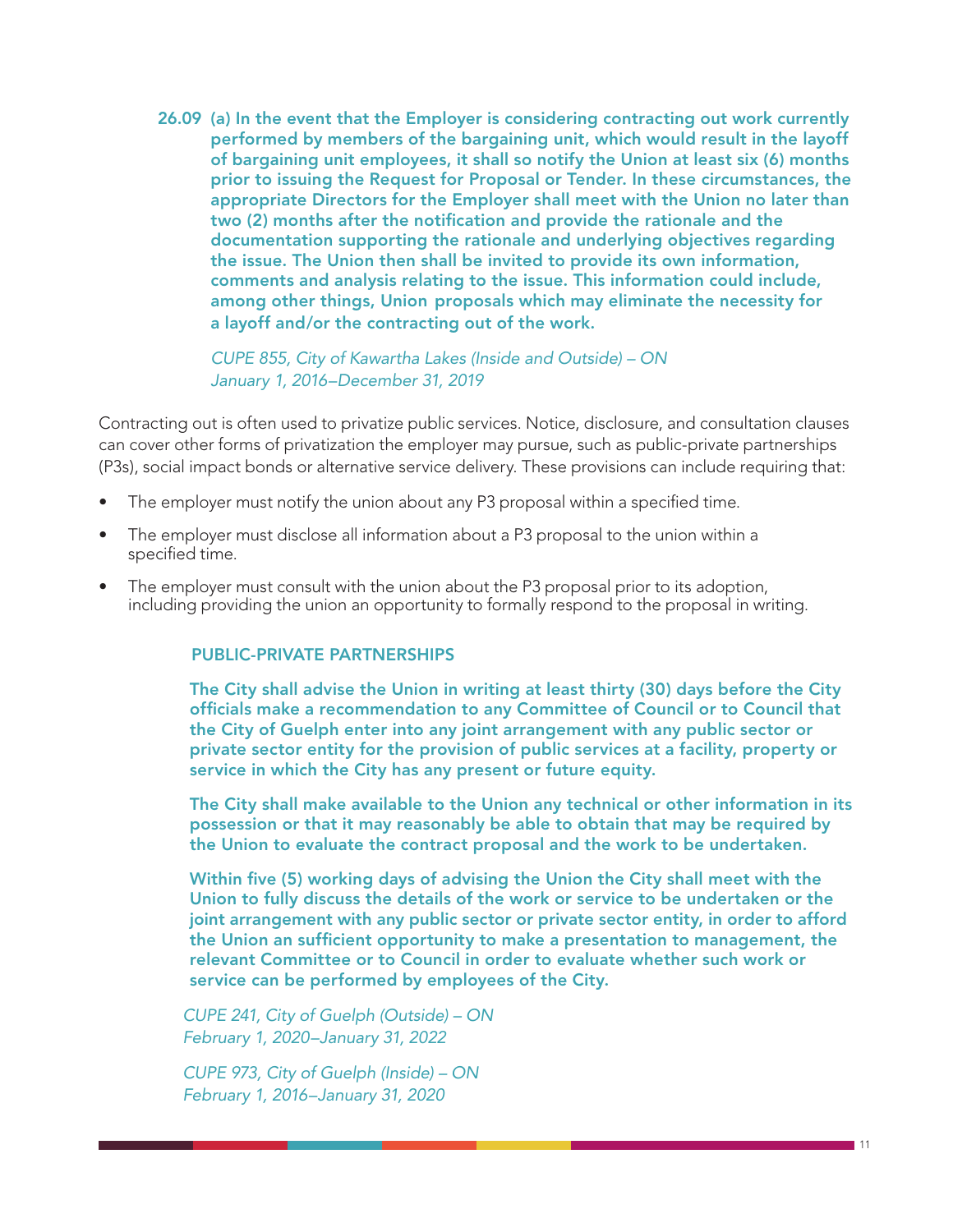If the employer has contracted out work, CUPE locals should negotiate language requiring a periodic joint review of contracted out work that could be covered under the collective agreement. This should include disclosure of information about the contractor, the length and cost of the contract, as well as the cost of negotiating, administering and supervising the contract. This information can help CUPE prepare a case to bring the contracted-out work back in house.

Making a case to contract work in should demonstrate the value of the service being delivered in house. CUPE locals should not participate in a competitive bidding process as this would conflict with our role as a bargaining agent. Submitting a bid for service delivery undermines the collective bargaining process by placing pressure on unions to reduce service costs and make concessions.

31.02 The University shall annually notify the Union of contracted out services which are within the scope of the jobs performed in University service departments by regular members of the bargaining unit and provide the Union with the opportunity to present alternatives. The University shall meet quarterly with the Union to review contracting out decisions and shall review contracting in issues pursuant to the Letter of Agreement.

 *CUPE 917, University of Victoria (Outside) – BC April 1, 2014–March 31, 2019*

#### 4.02 LABOUR-MANAGEMENT COMMITTEE

 (c) A standing item on the agenda of all Labour Management meetings shall be contracting out/contracting in of CUPE 504 work. The Employer shall provide as part of the agenda items mentioned in b), a list of all contracting out/contracting in examples known at that time.

 *CUPE 504, City of Peterborough (Outside) – ON January 1, 2020–December 31, 2023*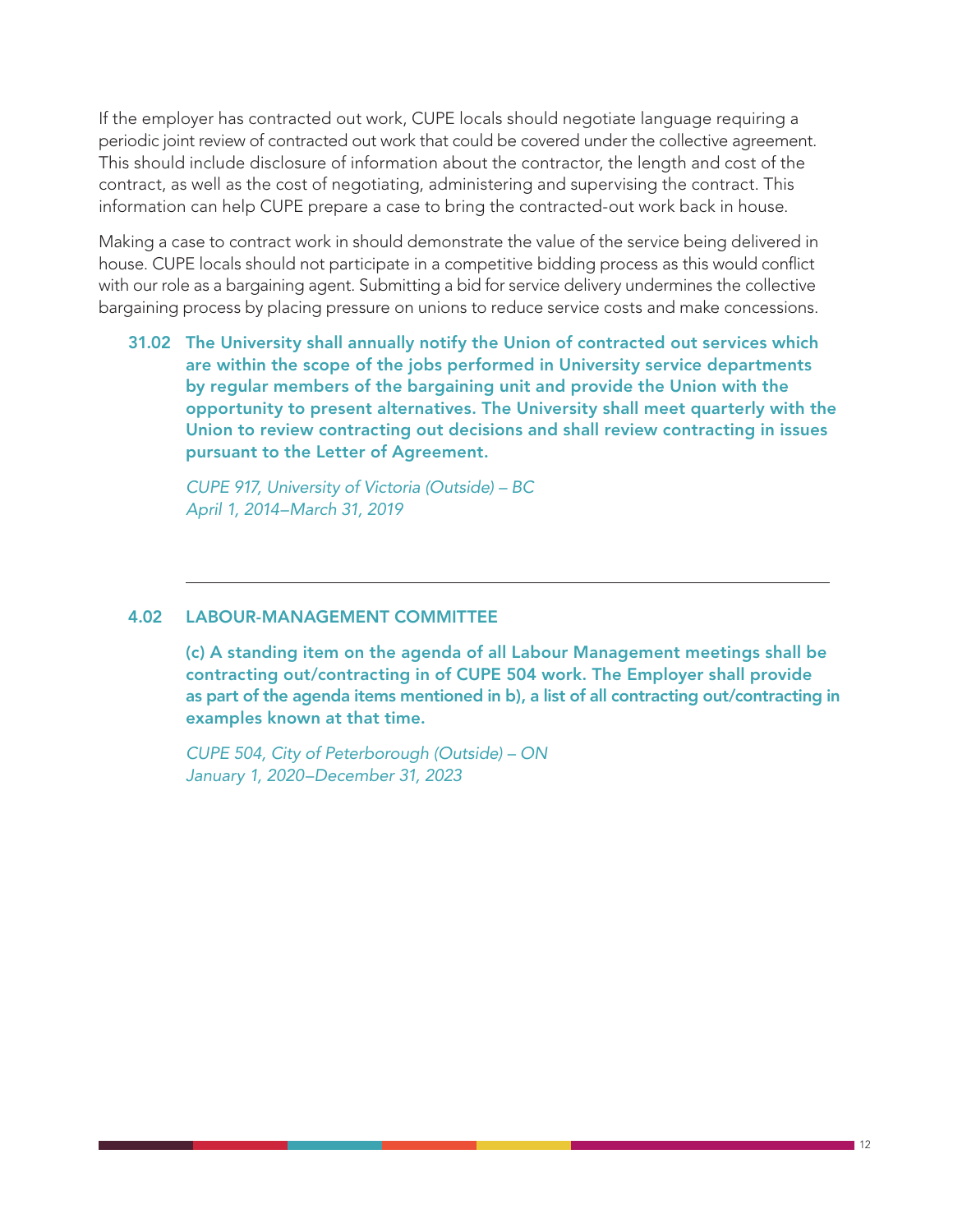## PREVENTING PRIVATIZATION: CONTRACTOR OBLIGATIONS

Where locals haven't achieved a complete ban on contracting out, collective agreement language mandating contractor obligations can be a significant roadblock to privatization and contracting out.

One approach is to bind the employer to require the contractor to employ displaced CUPE members, and in doing so recognize the CUPE local as the bargaining agent for its employees and apply the collective agreement that covered the workers before privatization.

- 10.02 Notwithstanding the foregoing, the hospital may contract out work usually performed by members of the bargaining unit without such contracting-out constituting a breach of this provision if the hospital provides in its commercial arrangement contracting out the work that the contractor to whom the work is being contracted, and any subsequent such contractor, agrees:
	- (1) to employ the employees thus displaced from the hospital; and

 (2) in doing so to stand, with respect to that work, in the place of the hospital for the purposes of the hospital's collective agreement with the Union, and to execute into an agreement with the Union to that effect.

 In order to ensure compliance with this provision, the hospital agrees that it will withdraw the work from any contractor who has failed to meet the aforesaid terms of the contracting-out arrangement.

 *Ontario Council of Hospital Unions (OCHU) Combined Full-Time/Part-Time Central Agreement – ON September 28, 2017–September 28, 2021*

Another approach is to require that the employer mandate any contractor to provide a certain level of pay and benefits in order to maintain a uniform standard of compensation.

25.01 The Employer agrees that should any town service now performed by Town employees be contracted out, all employees negatively affected will be guaranteed similar positions at no loss in salary or benefits with the contractor assuming the service.

 *CUPE 2019, The Town of Happy Valley-Goose Bay – NL January 1, 2019–December 31, 2022*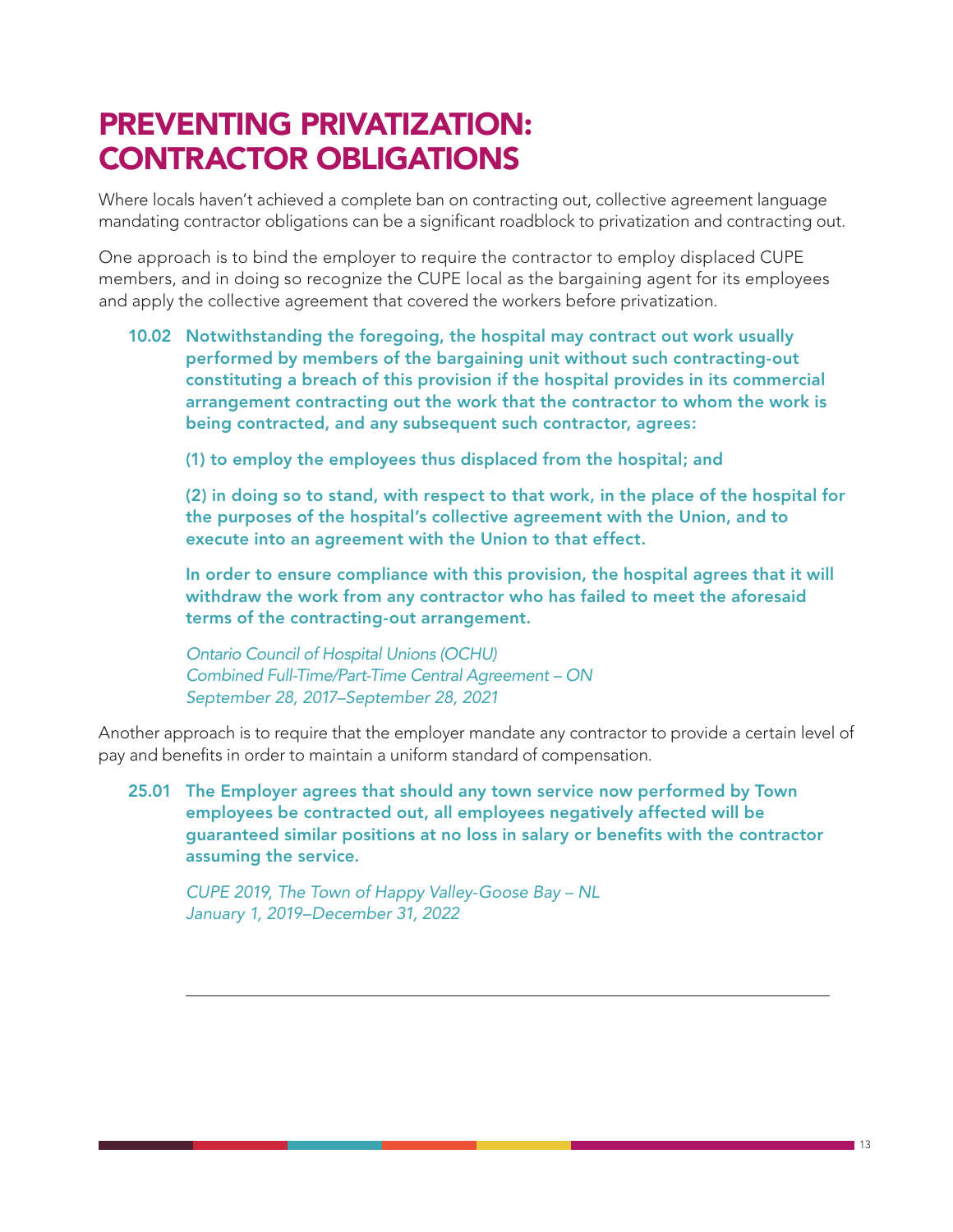43.1 In the event that the Employer enters into an agreement with a corporation, person or other entity with respect to a school to be owned and operated by that corporation, person or entity, the Employer shall, provided that Employees in the bargaining unit were providing services at the school(s) replaced by the school owned and operated by such person, corporation, or other entity:

 (a) agree with such corporation, person, or other entity that Employees in the bargaining unit will provide custodial services at such school; or

 (b) require that such corporation, person or other entity hire such persons as it requires for custodial services from the Employees affected on such terms and conditions as to wages and benefits that are no less favourable than those provided in this Agreement; and

 (c) any custodial Employees affected who are not hired by the corporation, person or other entity shall be entitled to exercise their rights under this Agreement.

 *CUPE 964, Tri-County Regional School Board – NS April 1, 2015–March 31, 2021*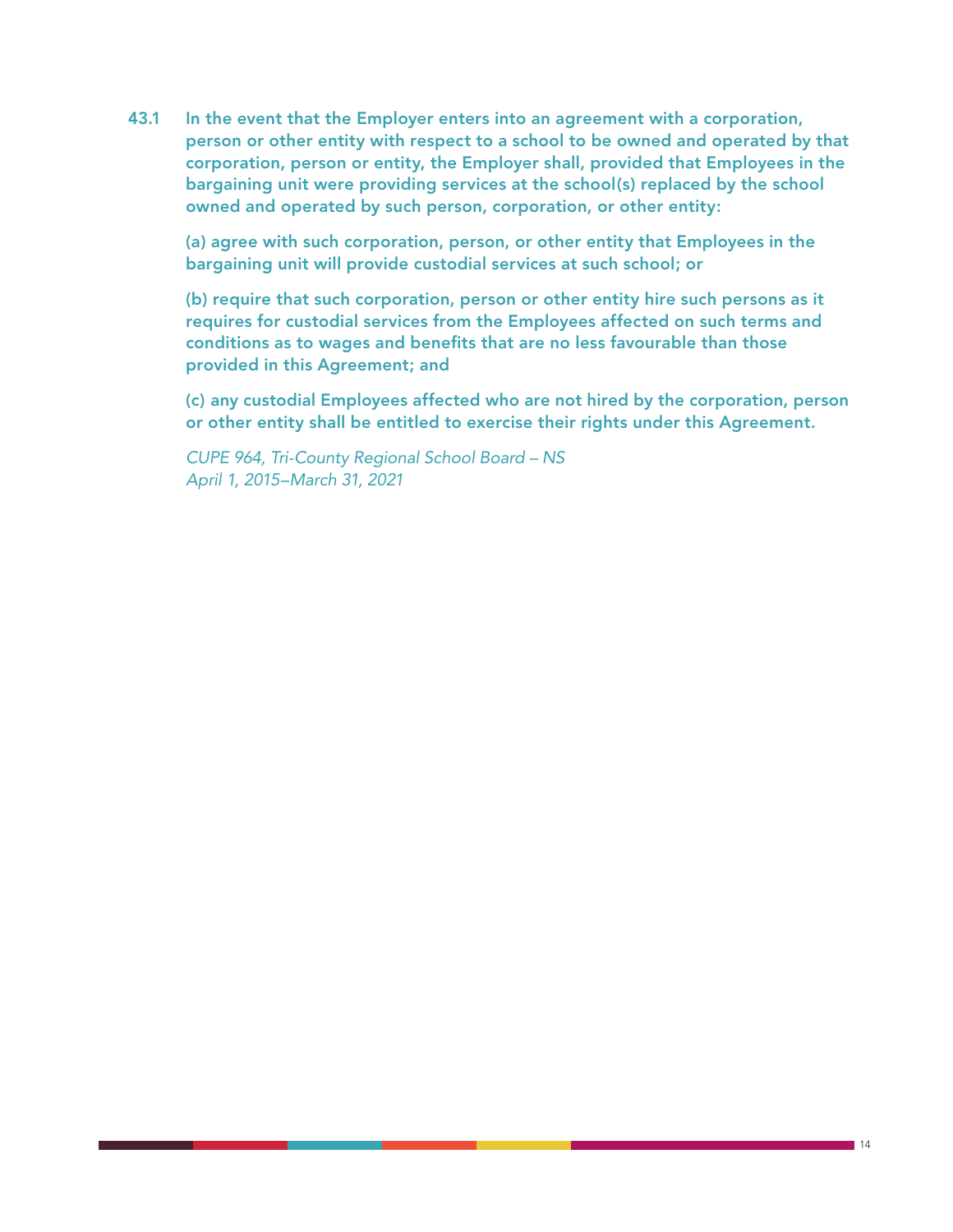### REVERSING PRIVATIZATION: LANGUAGE ON CONTRACTING IN

Contracting work back in house is another way of fighting privatization and contracting out.

Negotiating a process for contracting in typically involves securing:

- An obligation for the employer to disclose all information on currently contracted out services.
- A commitment to a joint review of contracted out work that could be performed by members of the bargaining unit.
- A commitment to consider proposals from the union to bring work back in house.
- 27.04 Prior to the City contracting out any work not presently performed by the members of the bargaining unit, the City shall attempt to negotiate with the Union to "contract in" the work within the bargaining unit. The Union shall be given the opportunity within a reasonable amount of time to make presentation to the City upon completion of the negotiations prior to the City contracting out.

 *CUPE 768, City of Corner Brook – NL January 1, 2017–December 31, 2020*

#### LETTER OF UNDERSTANDING (4) Contracting In/Out

 During the term of the collective agreement, the parties agree to review the feasibility of contracting in work which is currently contracted out and which would otherwise be bargaining unit work.

 The Board agrees to share all relevant information with the Union for the purpose of completing the review.

 *CUPE 4154, English Catholic District School Board of Eastern Ontario – ON September 1, 2019–August 31, 2022*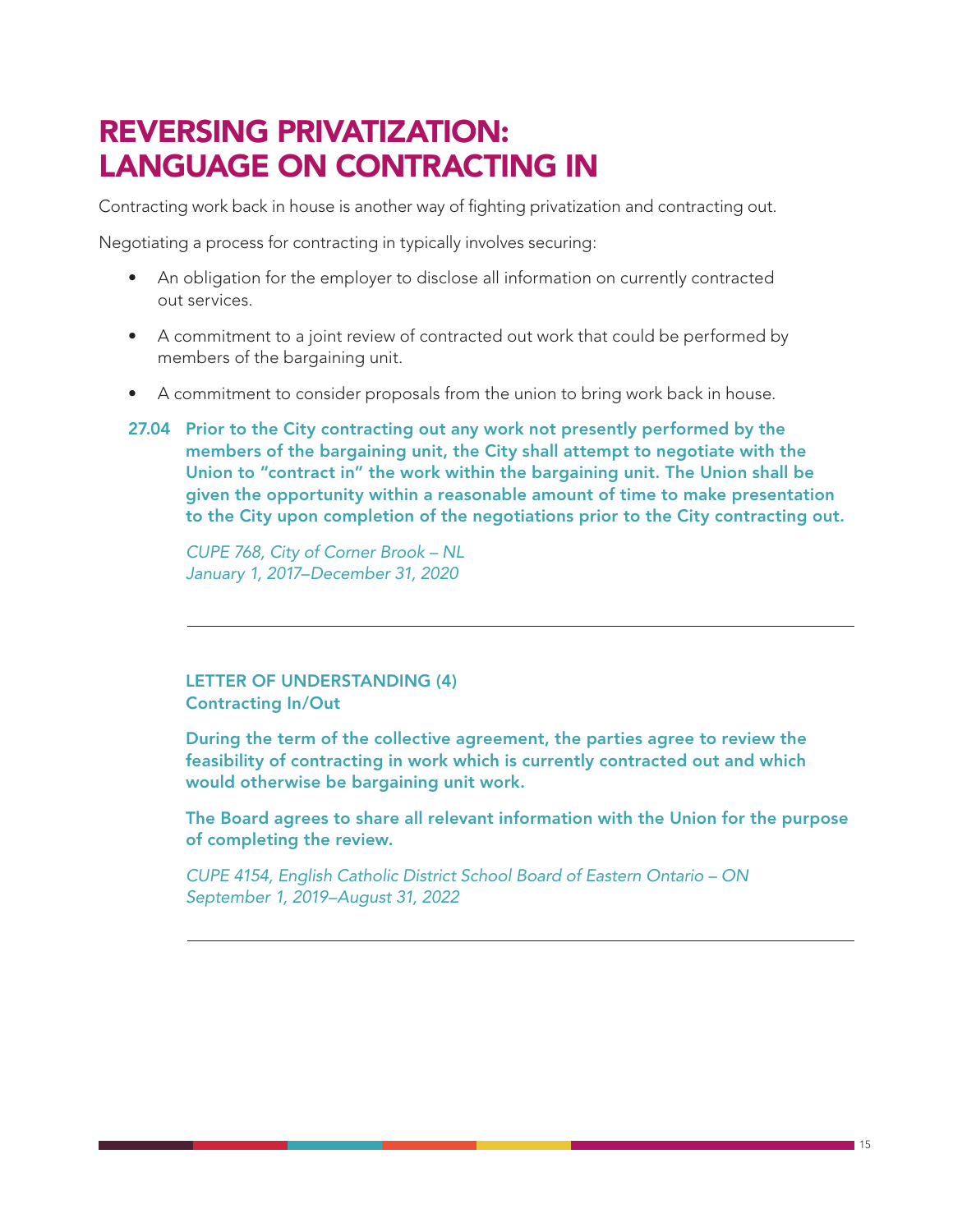#### "SCHEDULE "D" LETTER OF COMMITMENT

DLC:01 The Parties agree to meet following 2016 negotiations to discuss the implementation of a trial to conduct waste collection in areas currently serviced by contractors. The focus of these meetings will be to prepare a business case for increased collection by CGS crews by contracting in work previously performed by contractors.

 *CUPE 4705, The City of Greater Sudbury (Outside - Service and Maintenance) – ON April 1, 2019–March 31, 2023*

In some jurisdictions, work can also be contracted into the bargaining unit by expanding the scope, or bargaining unit recognition, clause. For example, a new subsection of the scope clause could be negotiated to include a new or expanded facility or service, or to introduce a new shift, classification or additional number of members who will perform contracted-in work. This approach must be compatible with existing certification, and what's possible will depend on the relevant legislation.

#### LETTER OF UNDERSTANDING **Staffing of Newly Owned University Buildings**

The University agrees that newly owned University buildings for which an occupancy permit has been received during the term of the Collective Agreement ("new buildings") will be covered by the certificates issued by the Ontario Labour Relations Board dated March 1, 1971 and August 19, 1998.

The Union agrees that, in staffing the new buildings, new classifications may be created for bargaining unit positions. Wages for these new classifications may be different than the wages for any classifications outside of the new buildings in accordance with Article 23.04.

The Union agrees that the University has the right to contract with outside firms to manage University facilities and that these firms will have all the rights of the University under the terms of the Collective Agreement to manage CUPE staff.

*CUPE 1356, York University (Maintenance Services, Plant Operations) – ON September 1, 2014–August 31, 2018*

CUPE strongly encourages locals to consult with their national representative to make sure the scope of their certification is compatible with the language to be negotiated.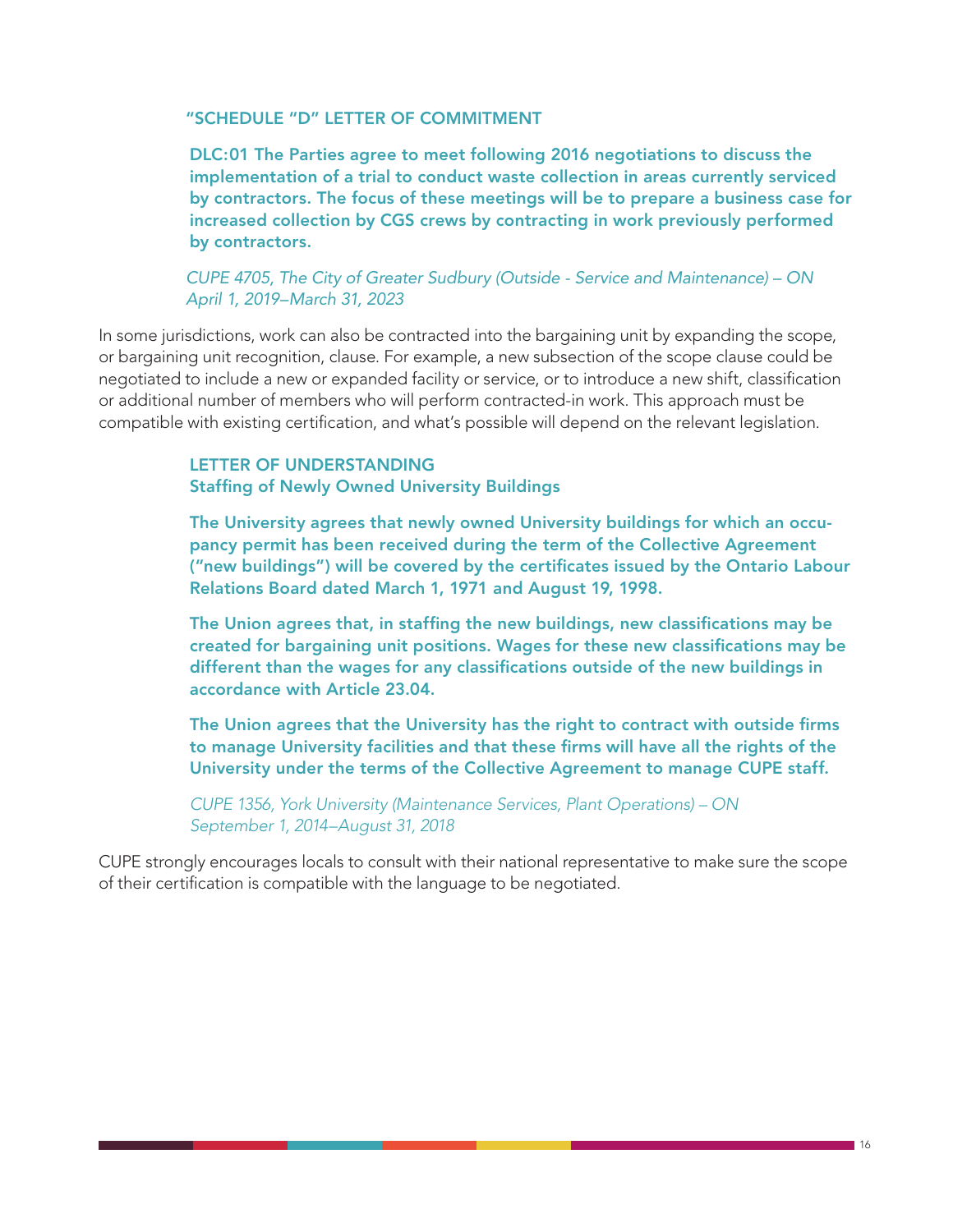# **CONCLUSION**

A strong collective agreement is an essential tool in our work to protect and improve public services, and to safeguard good union jobs. Preventing and reversing privatization is an important part of the bargaining cycle for CUPE locals. It's also part of our daily work as union activists. Every member has a role to play in protecting good jobs and quality public services.

Defending and enforcing our contracts in between rounds of bargaining is just as important as winning strong collective agreement language. Members must be on the lookout, enforcing their collective agreement and filing grievances when there are violations. Stewards play a key role in defending agreements by communicating with their local about any threats to their contract and ways to strengthen it.

Strictly enforcing no contracting out clauses and other language preventing privatization sends a strong message to employers: CUPE members will always defend good jobs and strong public services.

Ultimately, the strongest contracts have community support. CUPE members must keep building a culture of member political engagement, strengthening coalitions, and participating in campaigns with community allies to defend and promote public services. This approach builds the solidarity CUPE members need when they mobilize to use their collective agreements to fight privatization and contracting out.